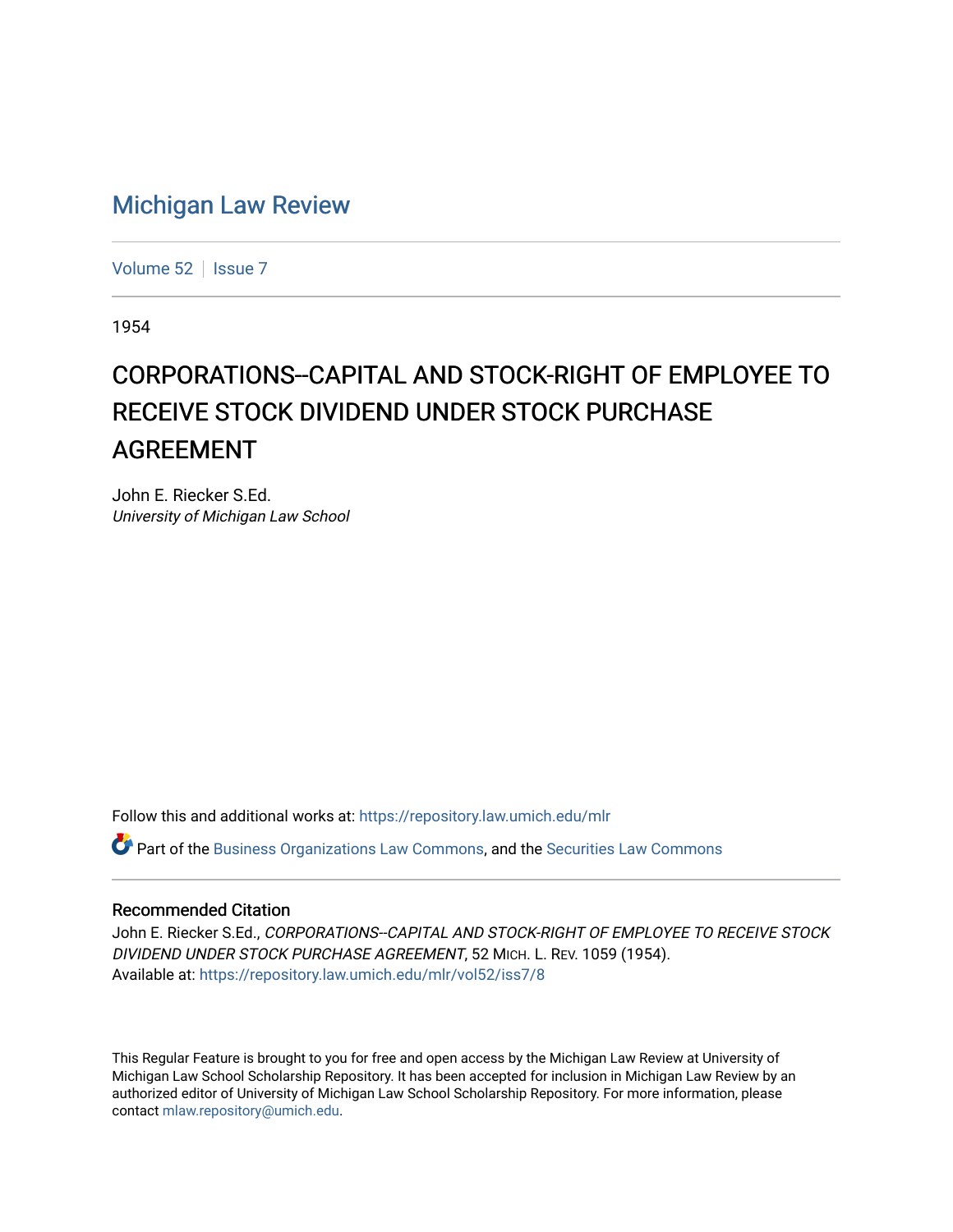CORPORATIONS-CAPITAL AND STOCK-RIGHT OF EMPLOYEE TO RECEIVE STOCK DIVIDEND UNDER STOCK PURCHASE AGREEMENT-Defendant's decedent, X, was executive vice-president and treasurer of plaintiff corporation. Intending to increase X's compensation, plaintiff drew up a plan calling for the sale of 100 shares of plaintiff's stock to X, plaintiff to have a lien on the stock certificate made out in X's name and the right to credit all dividends declared on the stock against its purchase price until fully paid. X was granted the right to vote the stock and to receive the dividends declared after full payment. The agreement specifically provided that X was not entitled to possession of the certificate, that the shares were to represent a personal, non-transferable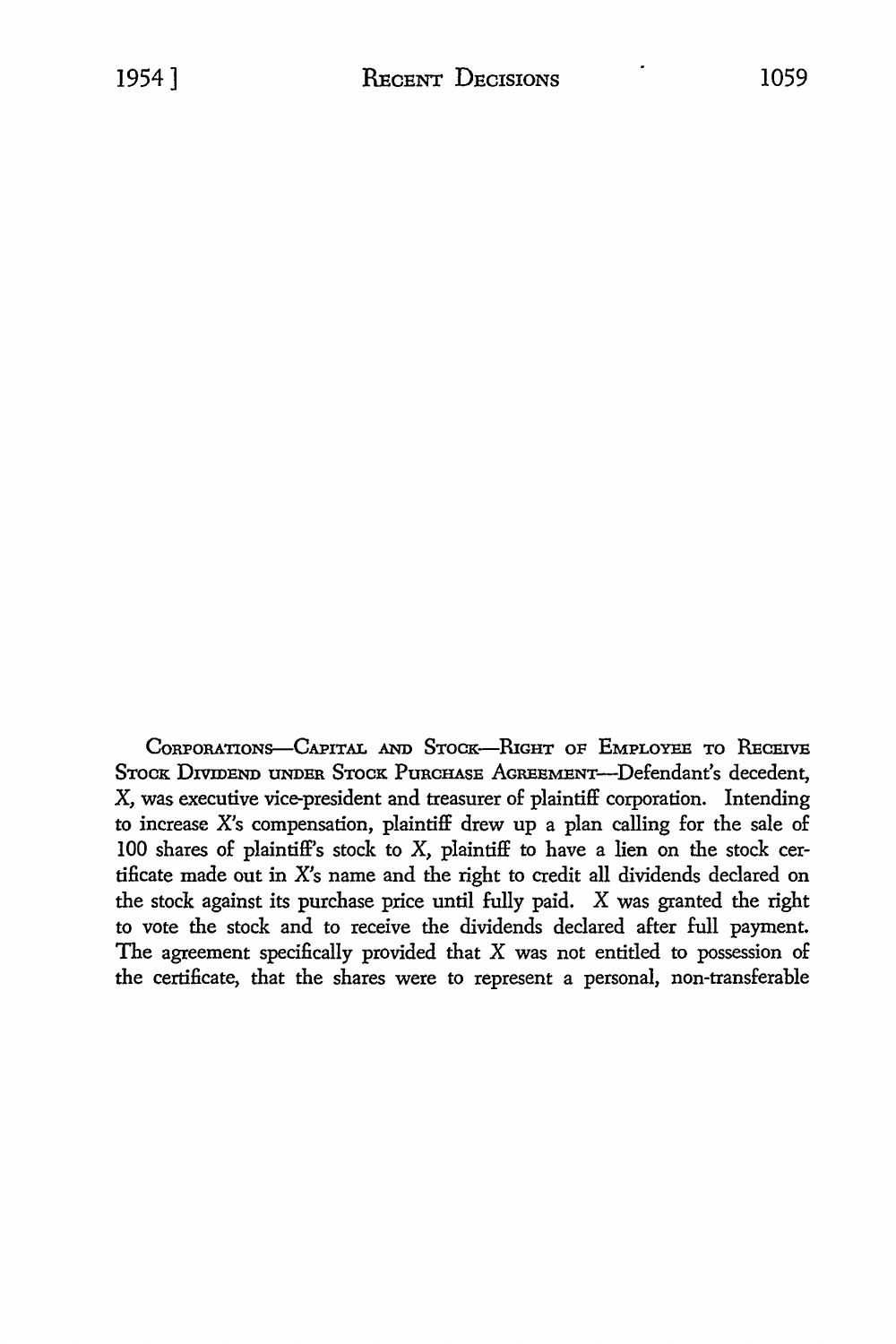interest of the employee, and that the plaintiff could repurchase such interest either upon X's death or the cessation of his employment. X accepted the plan, dividends were declared and credited upon the price of the stock, and a stock dividend in X's name of 300 shares was declared. X died before the purchase price of the original stock had been fully credited to him. Conceding its liability for the cash dividend credits up to the time of death, plaintiff demanded that in pursuance of the original agreement· defendant administrator release his interest in the certificate representing the stock dividend. The demand was refused. On plaintiff's appeal from a decree denying specific performance of the agreement, *held*, reversed. W. O. *Barnes Co. v. Folsinski,* 337 Mich. 370, 60 N.W. (2d) 302 (1953).

A well-known distinction between a cash and a stock dividend is that the latter does not sever and transfer property from the assets of the corporation to the stockholder, but involves merely an internal readjustment of the corporation's capital structure.1 By use of an analogy, the court in the principal case was able to apply this distinction to decide the ownership of the stock dividend. The rationale was that X's interest in the stock for either the period of his employment or life plus his power to vote the stock were rights parallel to those of a life tenant under a trust containing corporate stock. Three views exist regarding the manner of distributing such trust dividends to the life tenant and the remainderman.<sup>2</sup> Under the Kentucky view, both cash and stock dividends go to the life beneficiary.3 By the Pennsylvania view, dividends of both types accumulated before creation of the trust vest as corpus in the remainderman, but those representing earnings during the period of the trust belong to the life estate.<sup>4</sup> However, in the principal case the court applied the Massachusetts rule, which holds categorically that cash dividends under the trust are the property of the life beneficiary, while stock dividends remain as part of the corpus.<sup>5</sup> The applicability of the life tenant-remainderman analogy to this stock purchase agreement has been supported judicially.<sup>6</sup> However, the court's conclusion could have been reached more directly by simply inquiring which party possessed the greater ownership interest in the original stock certificate. Such inquiry is readily answered by the apparent

I 11 FLETCHER, CYC. CORP., rev. ed., §5362 (1932).<br><sup>2</sup> The three approaches are discussed in 12 FLETCHER, Cyc. Core., rev. ed., §§5393, 5398, 5400 (1932), respectively. See also 36 MARQ. L. REv. 124 (1952).

 $3 \text{ Cox } v$ . Gaulbert's Trustee, 48 Ky. 407 at 414, 147 S.W. 25 (1912).

<sup>4</sup>Chauncey's Estate, 303 Pa. 441, 154 A. 814 (1931).

<sup>5</sup>Michigan adopted the Massachusetts rule in In re Joy's Estate, 247 Mich. 418, 225 N.W. 878 (1929), a case which discusses the merits of all three views. See also 130 A.L.R 492 (1941) for a similar analytical comparison.

<sup>6</sup>This method of reasoning was used in Powell v. Maryland Trust Co., ( 4th Cir. 1942) 125 F. (2d) 260 (stock dividends held to remain with pledgee in mortgage contract which reserved right to "dividends" to pledgor); Lancaster Trust Co. v. J. B. Mason, 152 N.C. 660, 68 S.E. 235 (1910) (offer to sell shares of stock, reserving dividends to be declared at a certain date, held not to refer to any stock dividends). However, the locus of the "remainder" or corpus interest, and hence the right to stock dividends, is easily debatable in a situation like the principal case where there are two "sales," i.e., a contingent sale with a repurchase agreement.